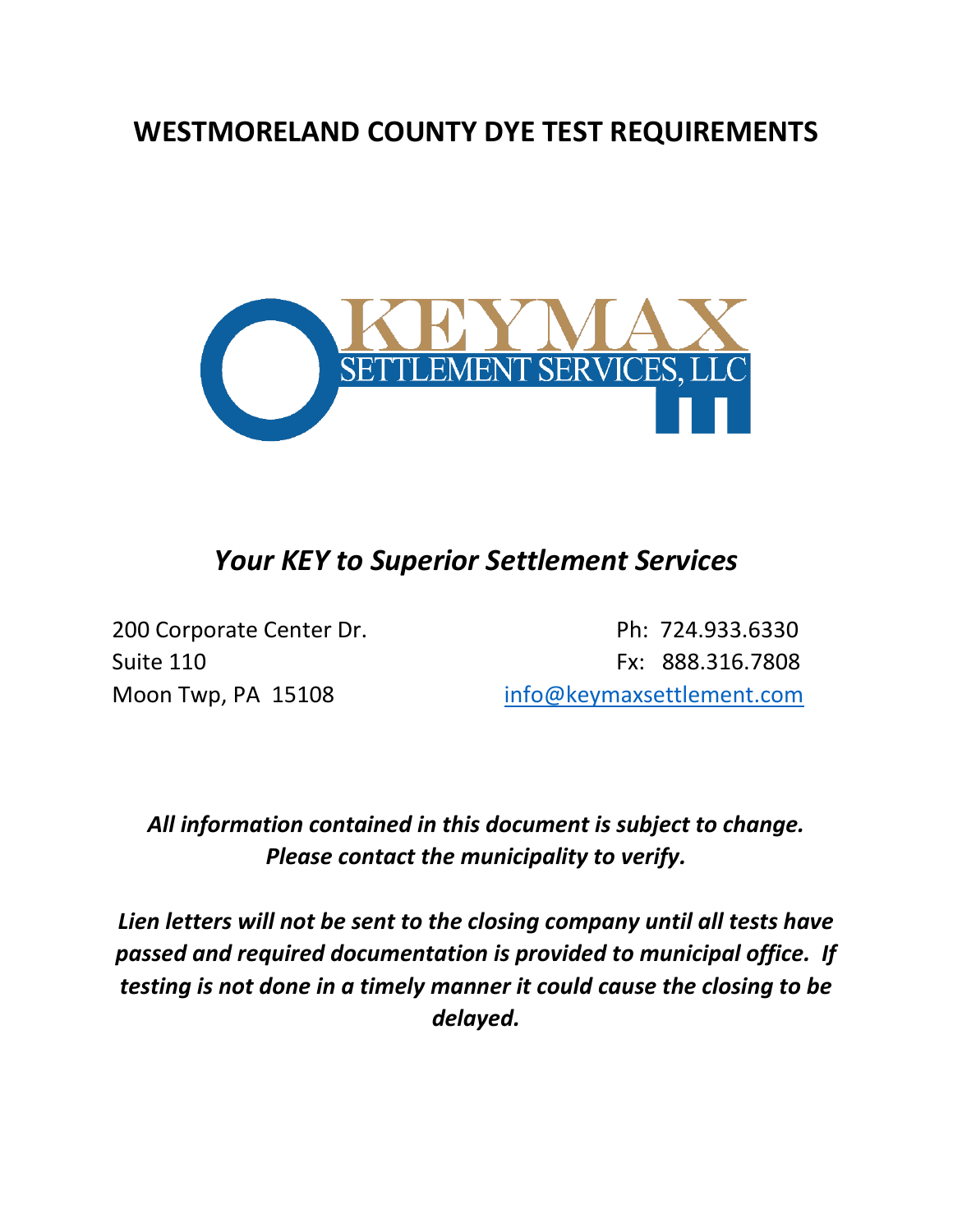## **WESTMORELAND COUNTY DYE TEST REQUIREMENTS**

**Adamsburg Borough** – Not required at this time. To verify, call boro 724-523- 4242

**Allegheny Township** – Seller or listing agent required to call twp to get a list of plumbers. For more information, call twp 724-845-9355

**Arnold, City of** – Keymax will send a check for \$50. Seller or listing agent must go to the City of Arnold office to pick up paperwork, hire a plumber and have dye test done. Plumber must take the paperwork back to the city. For more information, call 724-335-3531

**Arona Borough** – Not required at this time. To verify, call boro 724-423-6368

**Avonmore Borough** – Seller must send MAWC the required form and the \$170 fee. Dye tests are done on Thursday and Friday with weather permitted. Requests received by Wednesday will be tested that week. No one needs to be at the property for the testing. All external drains on the property will be tested. Call MAWC for inquires 724-755-5960 or for test results 724-755-5800 ext 7005. Boro office 724-697-4415

**Bell Township** – Not required at this time. To verify, call twp 724-697-4121

**Bolivar Township** – Keymax will send a check for \$30. Seller or listing agent must schedule with sewer authority 724-676-9950. Tests are only done on Tuesdays from 10-12:00

**Cook Township** – Not required at this time. To verify, call twp 724-593-7471

**Delmont Borough** – Seller must call boro and pay \$350 fee. For more information, call boro 724-468-4422

**Derry Borough** – Seller will need to pay \$150. Handled through Derry Boro Water Authority. For more information, call boro 724-694-2030

**Derry Township** – Seller must pay \$150. Follow up inspections are \$50. For more information, call twp 724-539-2961

**Donegal Township** – Not required at this time. To verify, call twp 724-593-5619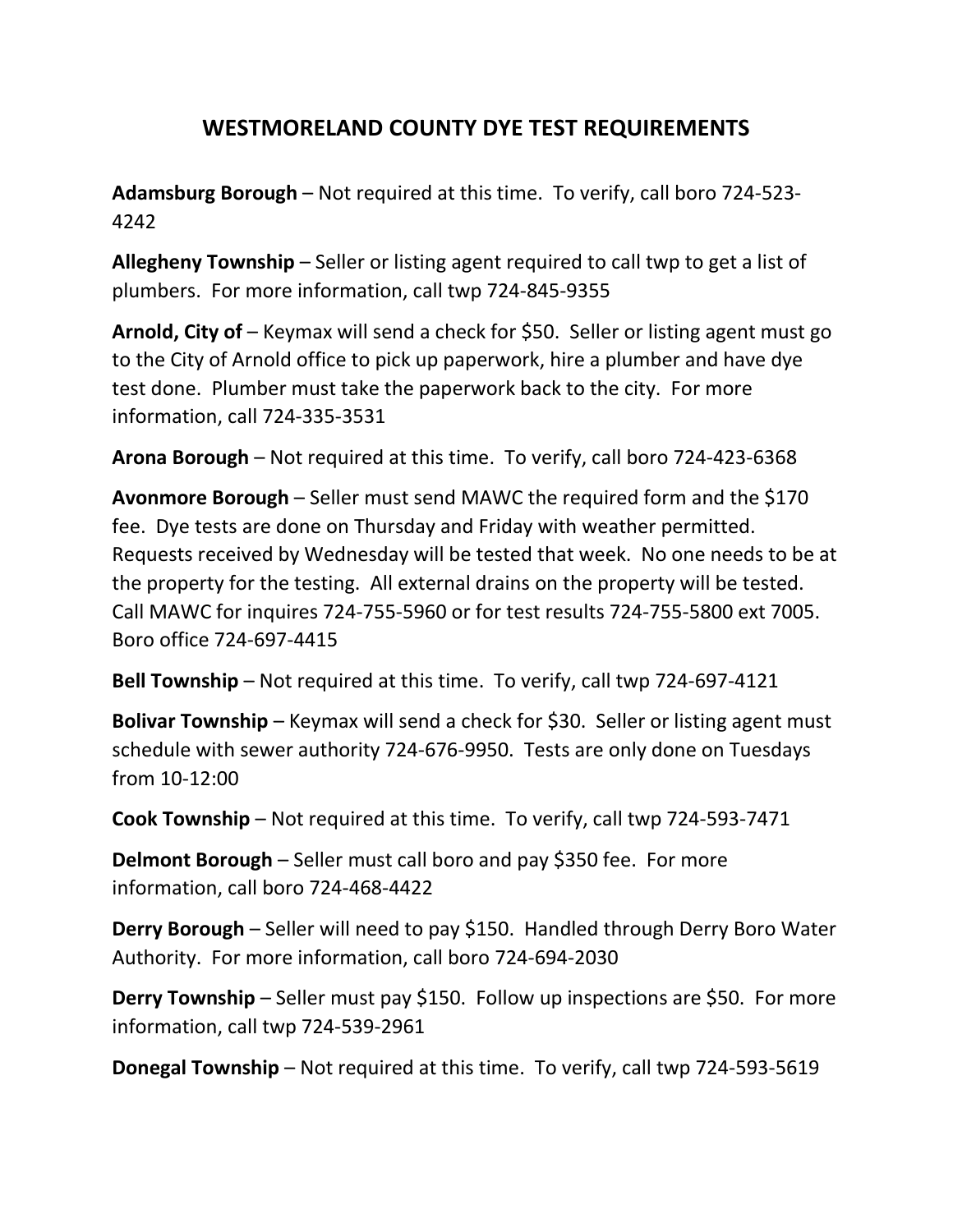**East Huntingdon Township** – Not required at this time. To verify, call twp 724- 887-7480

**East Vandergrift Borough** – Not required at this time. To verify, call boro 724- 567-7213

**Export Borough** – Seller has to go to the boro, complete form and pay \$150. For more information, call boro 724-325-2526

**Fairfield Townshjp** – Not required at this time. To verify, call twp 724-235-2140

**Greensburg, City of** – Keymax will send a check for \$75. For more information, call 724-838-4334

**Hempfield Township** – Seller or listing agent must pay \$170. For more information, call twp 724-834-0911

**Hunker Borough** – Seller must pay \$170. For more information, call boro 724- 834-0911

**Hyde Park Borough** – Not required at this time. To verify, call boro724-845-4931

**Irwin Borough** – Seller/listing agent must contact boro to see if dye test is needed and for requirements. For more information, call boro 724-864-3100

**Jeannette, City of** – Seller/listing agent must pay \$170 and call 724-755-5800

**Latrobe, City of** – Seller must pay \$200. For more information, call 724-537-3378

**Ligonier Borough** – Seller must send MAWC the required form and the \$170 fee. Call MAWC for inquires 724-755-5960 or for test results 724-755-5800 ext 7005. Boro office 724-697-4415

**Ligonier Township** – Not required at this time. To verify, call twp 724-238-2725

**Lower Burrell, City of** – Keymax will send a check for \$50. Seller or listing agent must have plumber pick up form. For more information, call 724-337-4381

**Loyalhanna Township** – Not required at this time. To verify, call twp 724-639- 3989

**Madison Borough** – Not required at this time. To verify, call boro 724-466-3550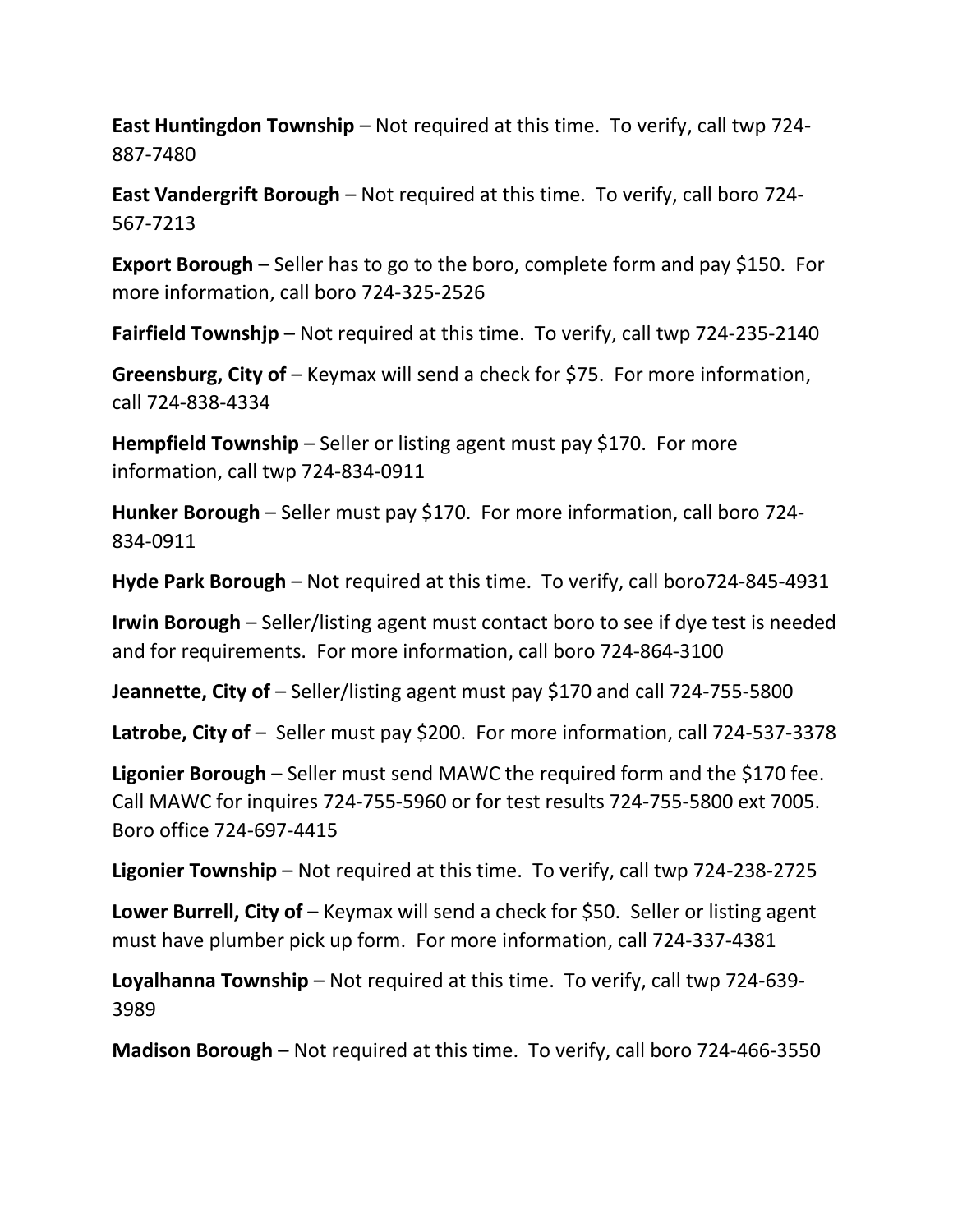**Manor Borough** – Seller must pay \$170. For more information, call boro 724-864- 2422

**Monessen, City of** – Not required at this time. To verify, call 724-684-9717

**Mt. Pleasant Borough** – Seller must call to schedule and pay \$150. For more information, call boro 724-547-6745

**Mt Pleasant Township** – Seller must call twp to schedule and pay \$150. For more information, call twp 724-423-5653

**Murrysville Municipality** – Seller/listing agent must pay \$350. For more information, call 724-327-1950

**New Alexandria Borough** – Only required if it is through Derry Twp Municipal Authority. To verify, call boro 724-668-7671

**New Kensington, City of** – Seller must call and schedule. No charge. For more information, call 724-335-9813

**New Stanton Borough** – Seller must pay \$170. For more information, call MAWC 724-834-0911

**North Belle Vernon Borough** – Not required at this time. To verify, call boro 724- 929-6930

**North Huntingdon Township** – Seller/listing agent must pay \$230 and schedule. For more information, call twp 724-863-3860

**North Irwin Borough** – Keymax will send a check for \$15. For more information, call boro 724-864-5057

**Oklahoma Borough** – Keymax will send a check for \$25. For more information, call boro 724-567-5727

**Penn Borough** – Seller/listing agent to pay \$170. For more information, call Waste Management 800-458-4090

**Penn Township** – Seller/listing agent must pay \$125. For more information, call twp 724-744-2171

**Rostraver Township** – Not required at this time. To verify, call twp 724-929-8877

**Salem Township** – Not required at this time. To verify, call 724-668-7500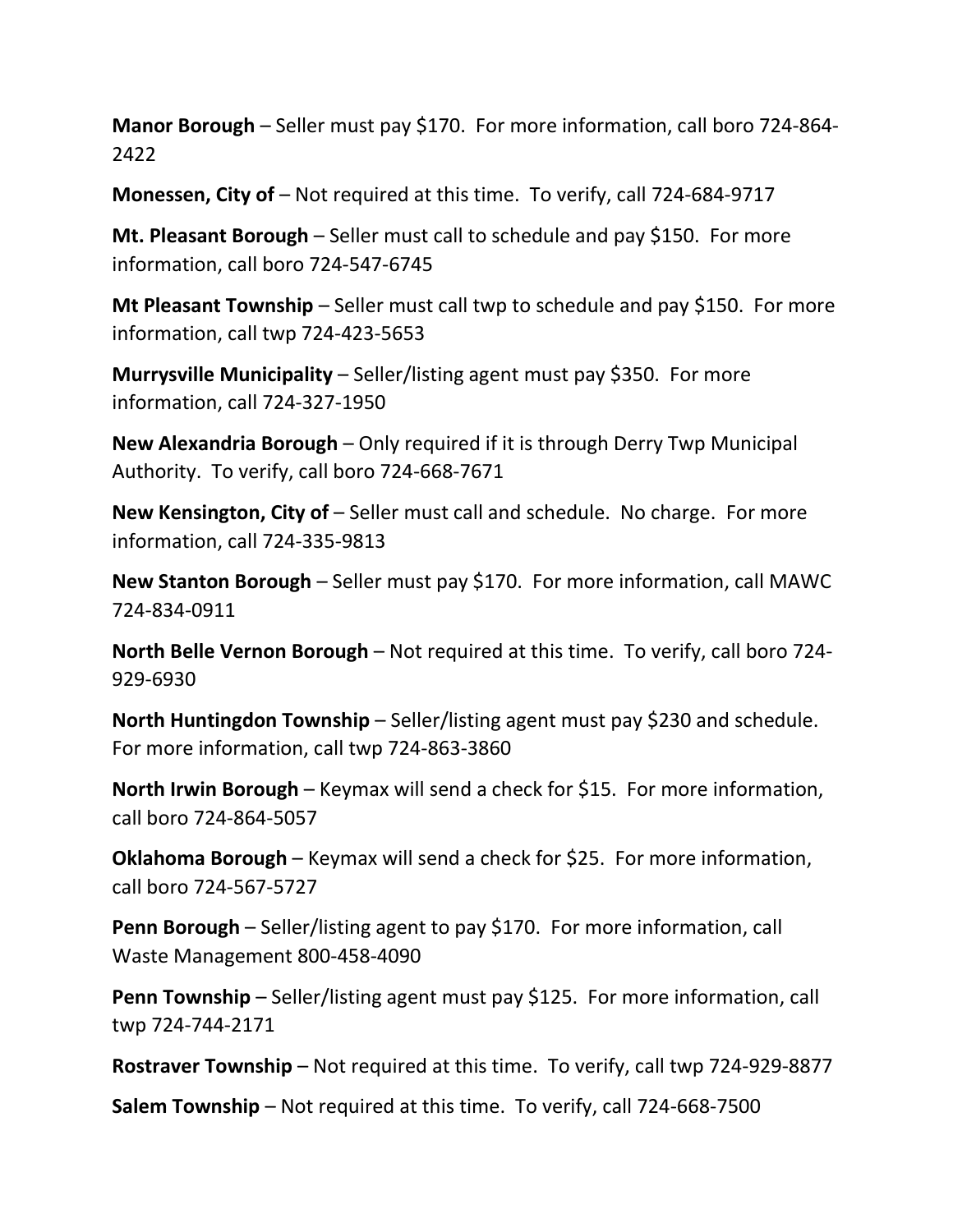**Scottdale Borough** – Only required on certain properties. If needed, Keymax will send a check for \$50. Call boro to see if required on property 724-887-8220

**Seward Borough** – Not required at this time. To verify, call boro 814-446-6164

**Sewickley Township** – Seller must pay \$170. For more information, call twp 724- 446-3348

**Smithton Borough** – Not required at this time. To verify, call boro 724-872-6406

**South Greensburg Borough** – Keymax will send a check for \$75. Boro handles the test. For more information, call boro 724-837-8858

**Southwest Greensburg Borough** – Keymax will send a check for \$75. Boro handles the test. For more information, call boro 724-834-0360

**South Huntingdon Township** – Not required at this time. To verify, call twp 724- 872-8474

**Stahlstown** – Not required at this time. To verify, call 724-593-7471

**Sutersville Borough** – Not required at this time. To verify, call boro 724-872-7988

**Trafford Borough** – Seller must complete required form, pay \$250 and have a lateral video camera inspection completed. For more information, call boro 412- 372-0969

**Unity Township** – Seller/listing agent must pay \$200 and call to schedule. For more information, call twp 724-423-6888

**Upper Burrell Township** – Seller must hire a plumber and provide results to the sewage company. They will then issue another lien letter stating whether or not it passed. Seller is responsible to pay \$250 if a smoke test is required. For more information, call twp 724-335-3517

**Vandergrift Borough** – Not required at this time. To verify, call boro 724-567- 7818

**Washington Township** – Seller must pay \$250, complete required form and schedule. \*\*Allow 2 weeks notice\*\* Call twp 724-727-5881